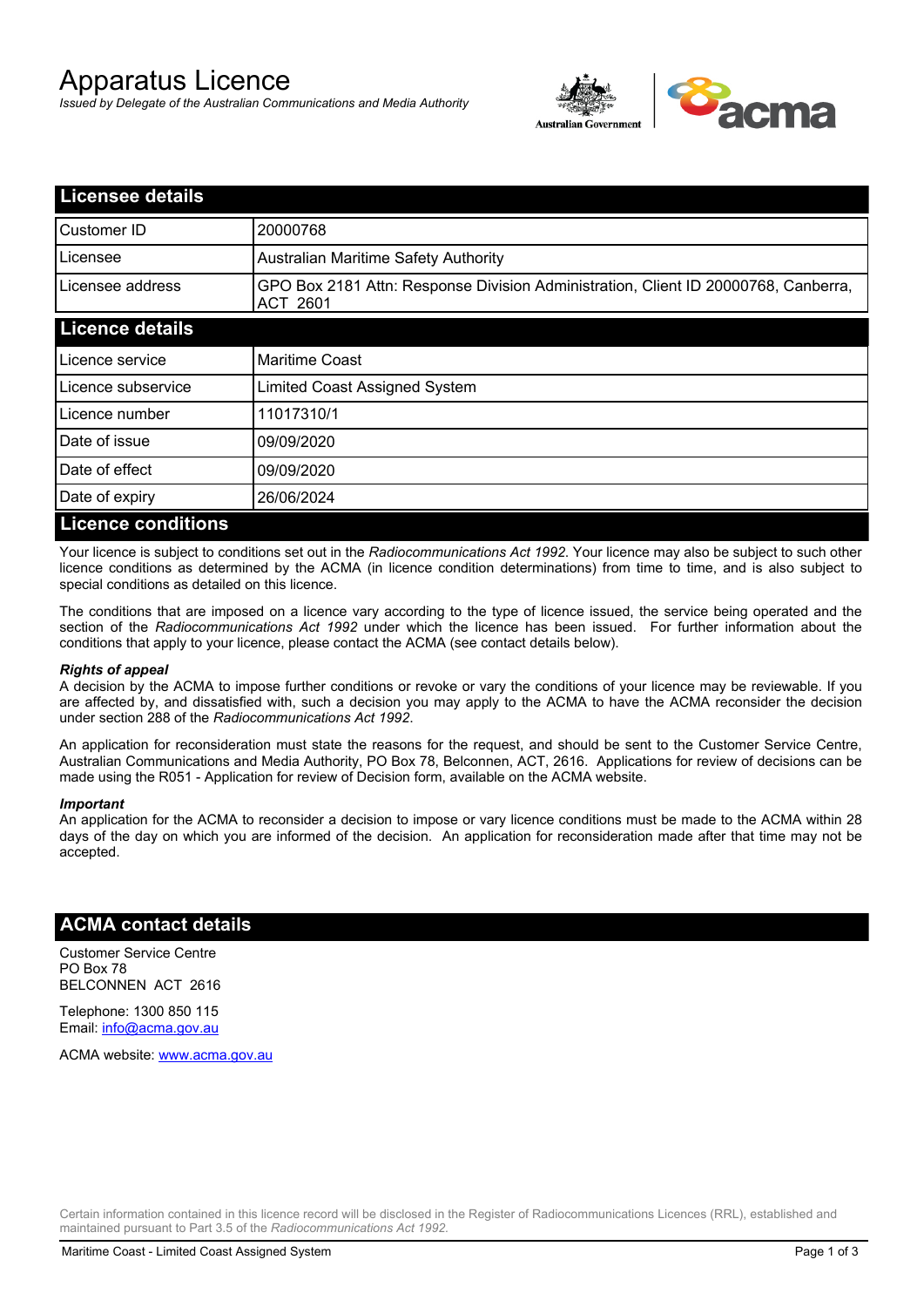# **Advisory Notes applying to licence no.: 11017310/1**

Conditions applicable to the operation of Limited Coast Assigned System authorised under this licence can be found in the Radiocommunications Licence Conditions (Apparatus Licence) Determination and the Radiocommunications Licence Conditions (Maritime Coast Licence) Determination. Copies of these determinations are available from the ACMA and from the ACMA home page (www.acma.gov.au).